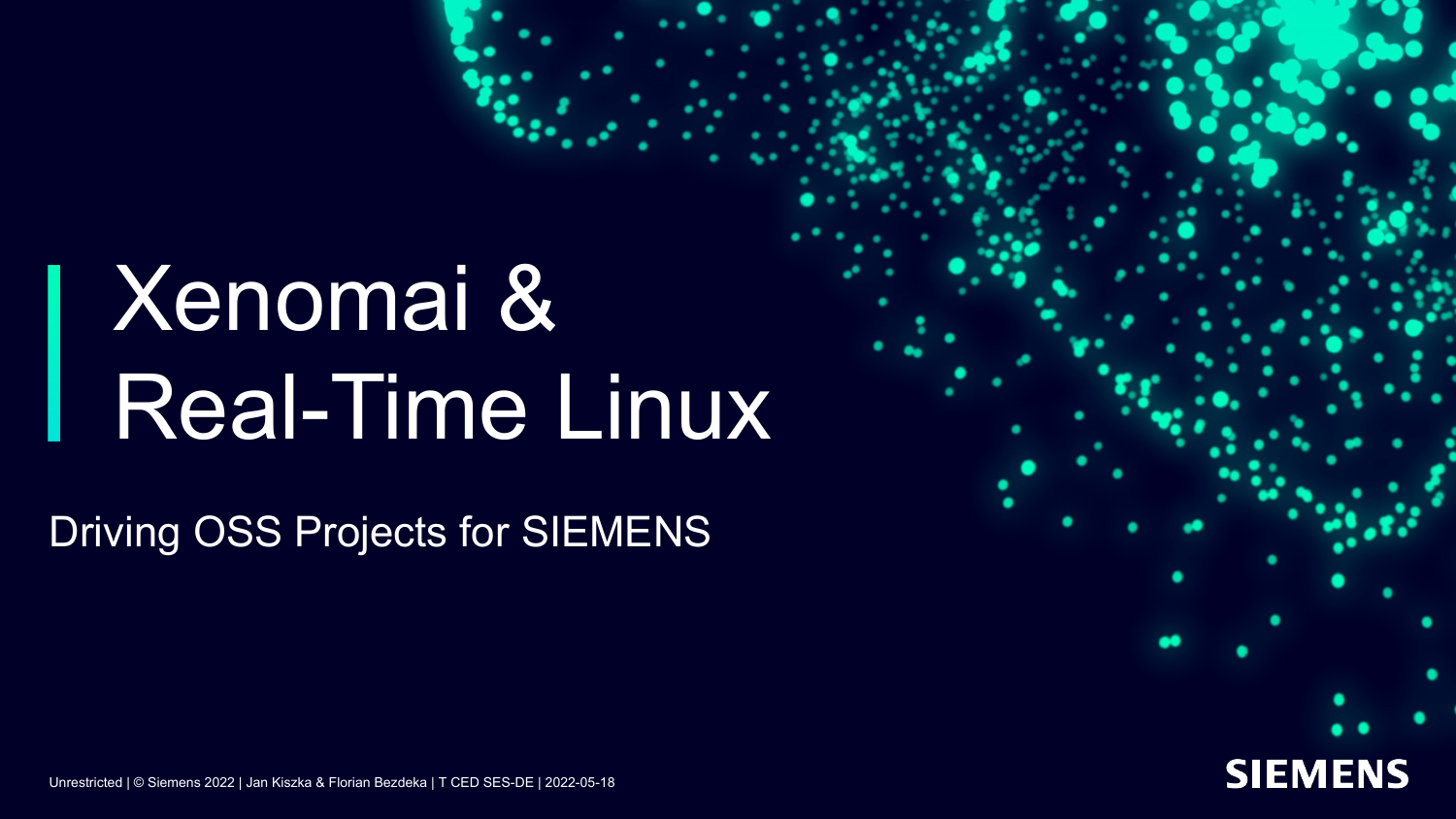#### **Agenda**

- Real-Time Linux: Co-Kernel vs. Preempt RT
- The Role of Xenomai for Siemens
- Strengthening the Xenomai Community
	- Attracting Contributions
	- Improving Infrastructure
	- Building the Future
- The Role of Preempt RT for Siemens
- Siemens Activities around Preempt RT

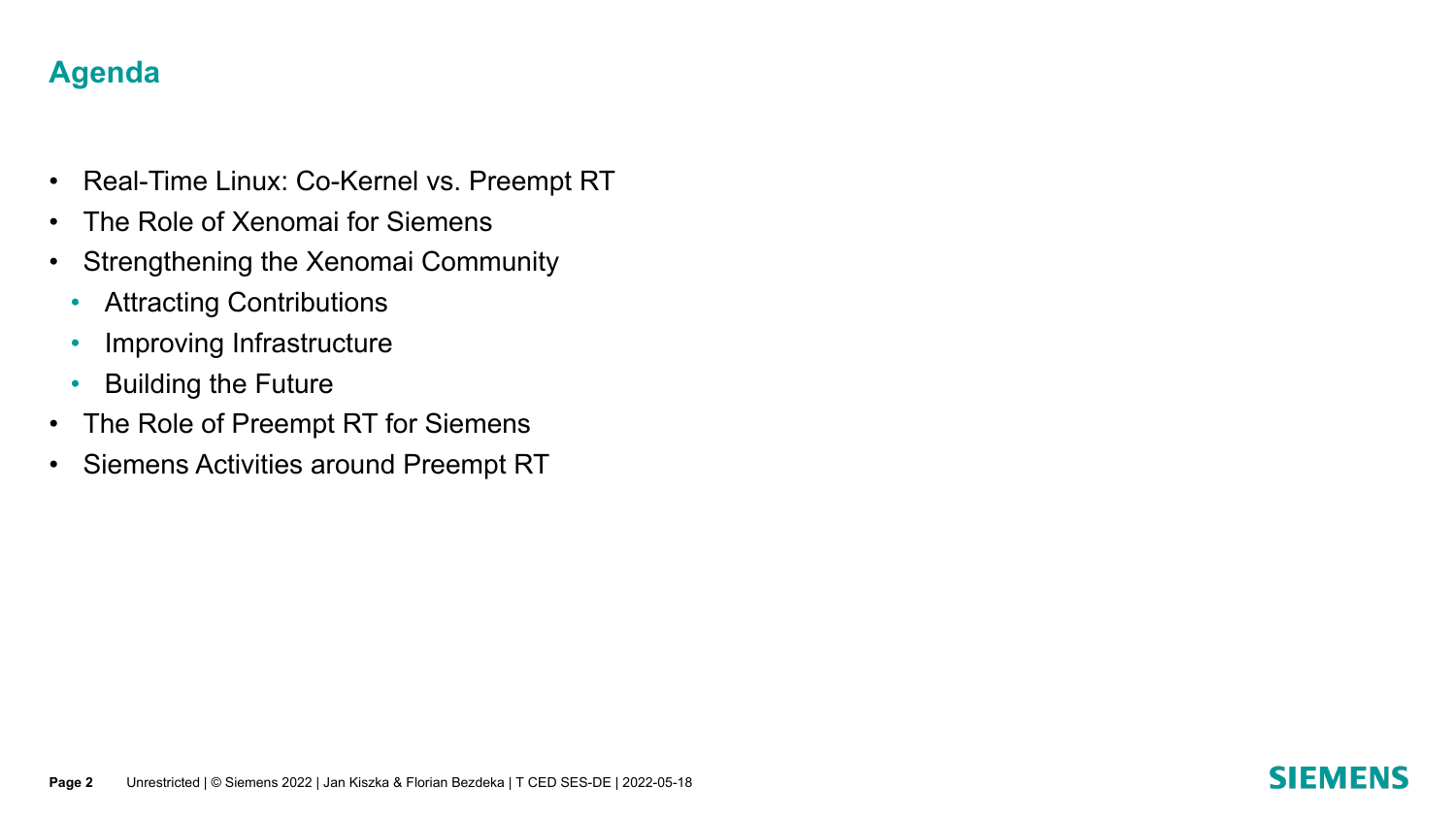#### **Native Real-time for Linux – PREEMPT-RT**

| <b>Process</b> |
|----------------|
|----------------|



**Page 3** Unrestricted | © Siemens 2022 | Jan Kiszka & Florian Bezdeka | T CED SES-DE | 2022-05-18

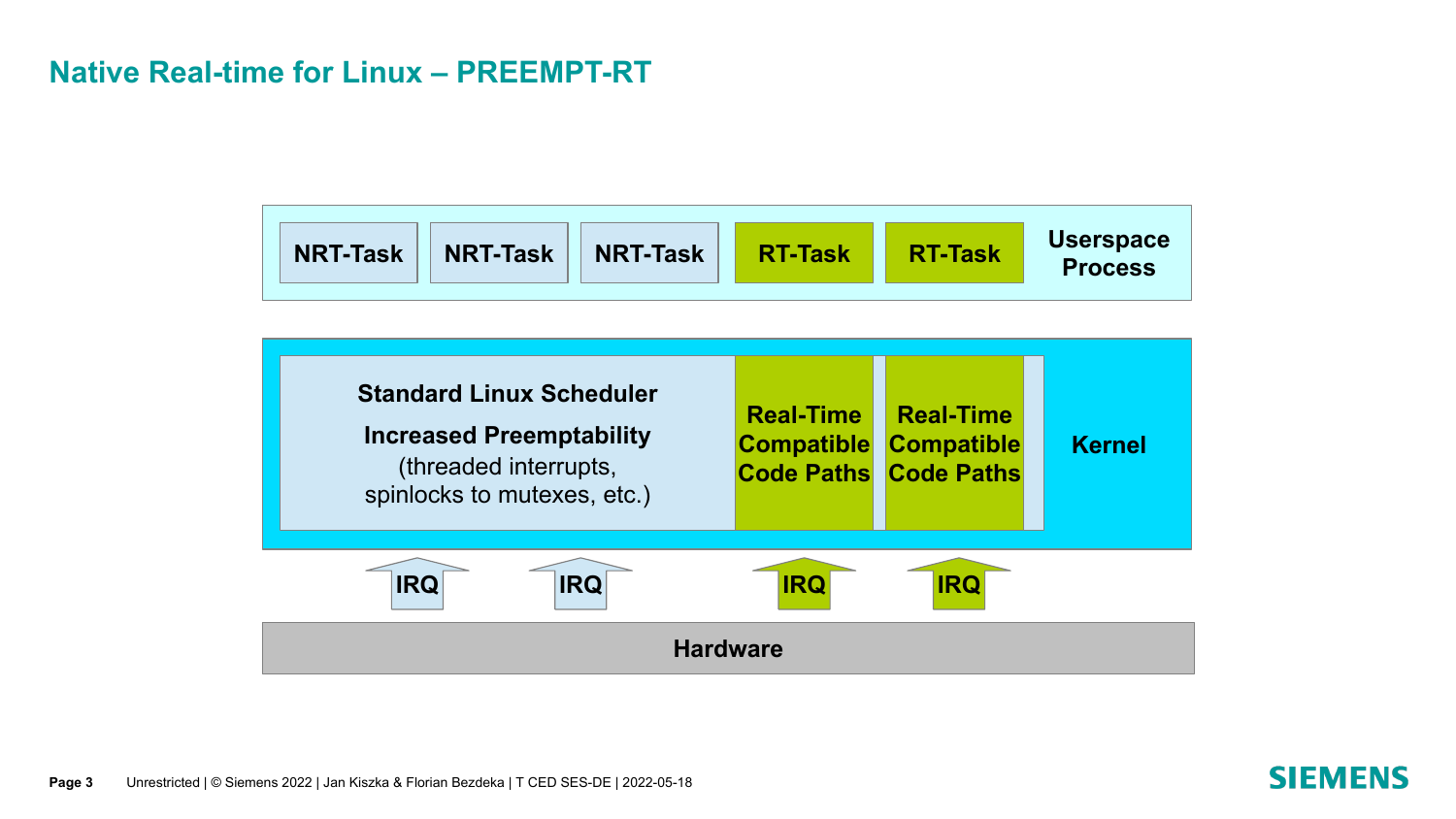#### **The Co-Kernel Concept**

| NRT-Task<br>$NRT-Task$<br><b>NRT-Task</b><br><b>RT-Task</b><br><b>RT-Task</b><br><b>Process</b> |  | <b>Userspace</b> |
|-------------------------------------------------------------------------------------------------|--|------------------|
|-------------------------------------------------------------------------------------------------|--|------------------|



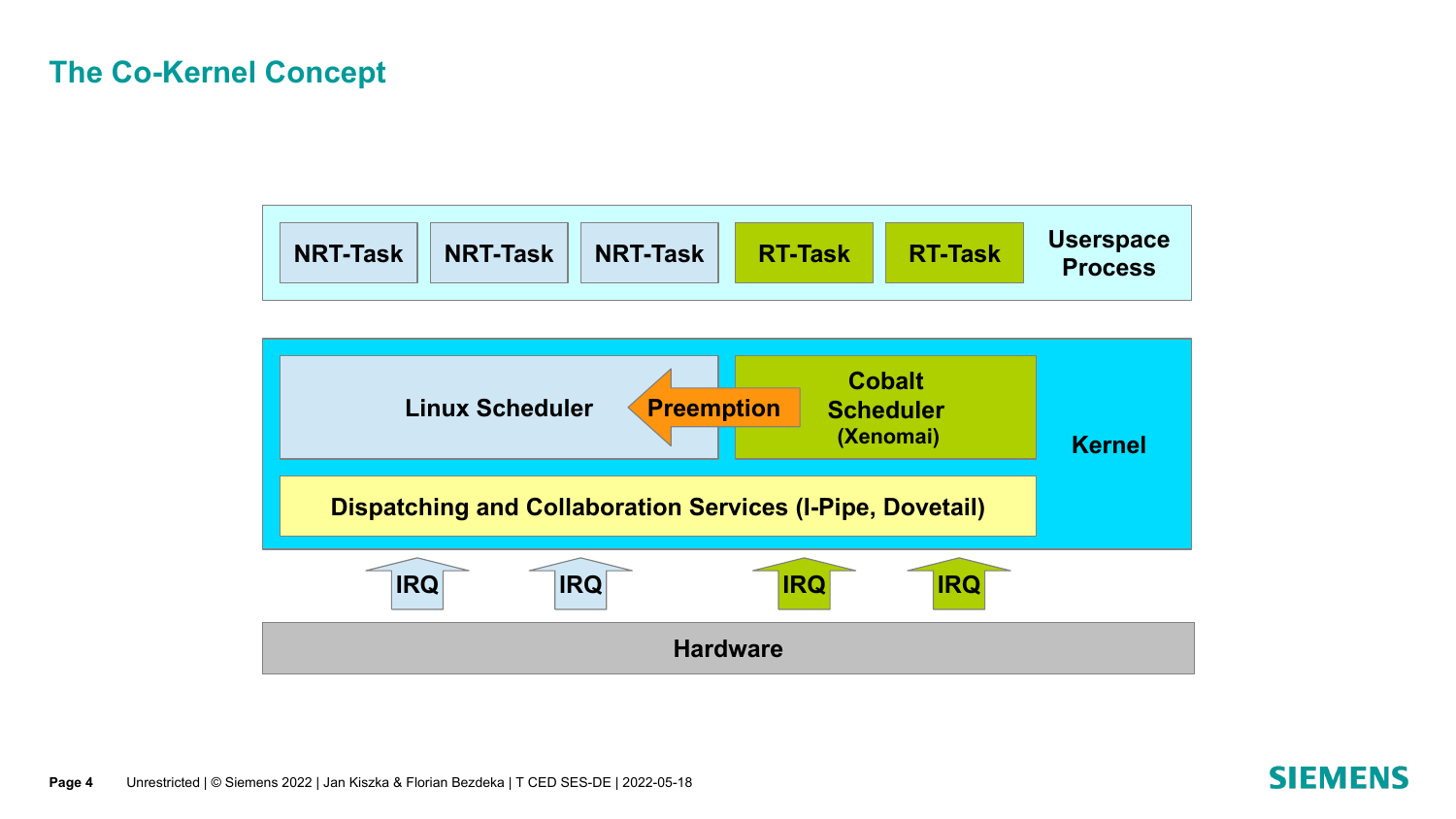#### **Why still using a co-kernel? (With PREEMPT-RT becoming mainline)**

#### **Allows to port complex RT application stacks to of RT and non-RT Linux Architectural separation Can provide better latencies**

- Different scheduling mechanisms
- Scheduler tunings
- Additional APIs
- Application gets early feedback when leaving RT path
- Even libraries cannot disturb RT silently
- Lower overhead on low-end platforms
- Can decouple from scalability issues  $($   $\sim$  8+ cores)

SIEMENS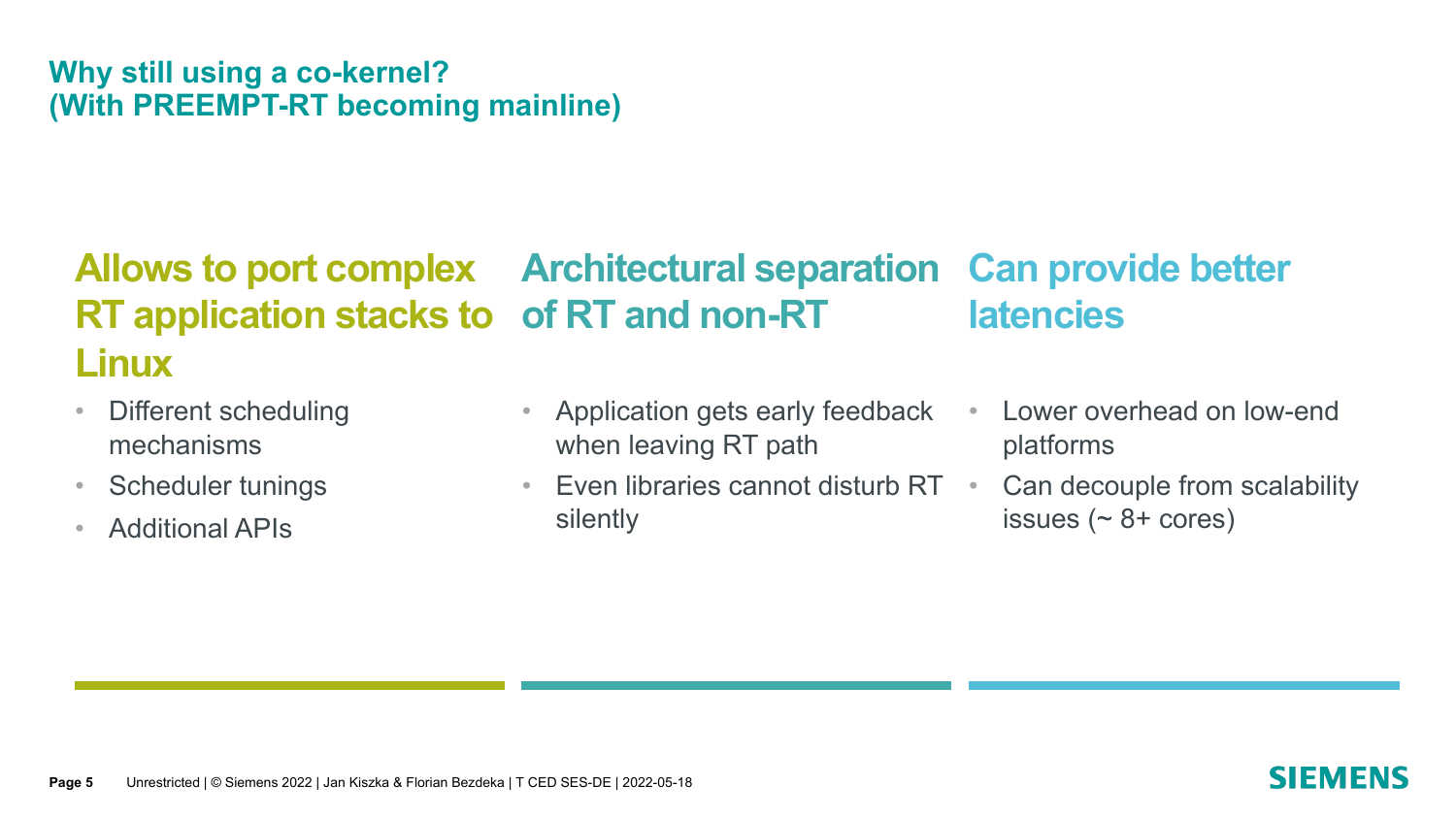#### **The Xenomai Project**

#### **Xenomai 1.0**

- Started in 2001 as RTOS portability framework for Linux
- Became part of RTAI

#### **Xenomai 2.0**

- Stand-alone again since 2005 (different design goals)
- I-pipe patch to hook into the kernel

#### **Xenomai 3.0**

- Released in 2015 with renovated co-kernel core ("cobalt")
- Support for RTOS layers over standard Linux / PREEMPT-RT

#### **Xenomai 3.2**

- Released in 2021
- New kernel patch (dovetail)

#### **On the horizon: Xenomai 4**



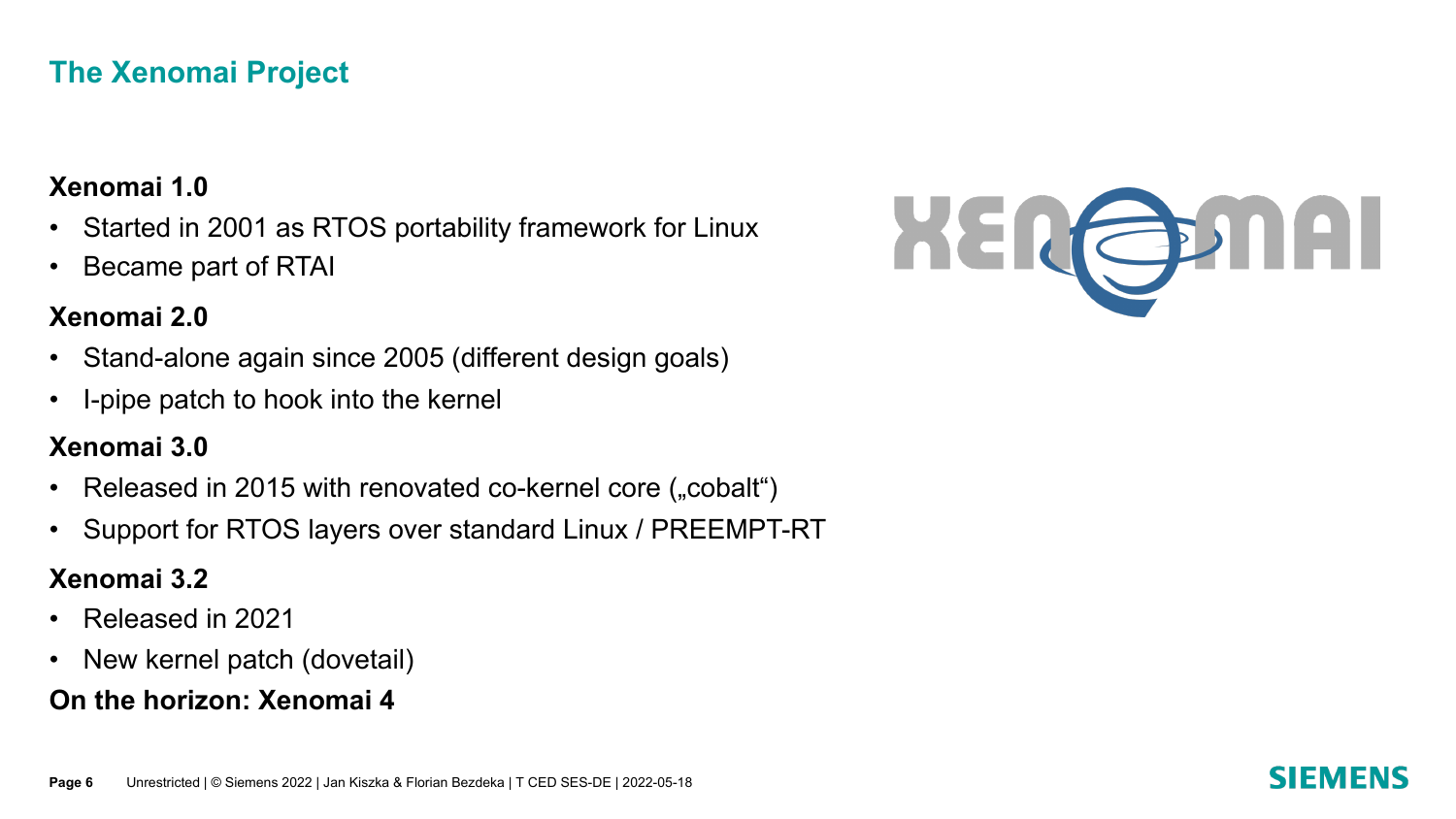#### **Xenomai Applications at Siemens**



- Hard real-time requirements with minimal latencies
- API-extensions to serve needs of existing (large) code base
- Long-term support



- Maintain separation of RT and non-RT architecturally
- High through-put demands aside RT workload

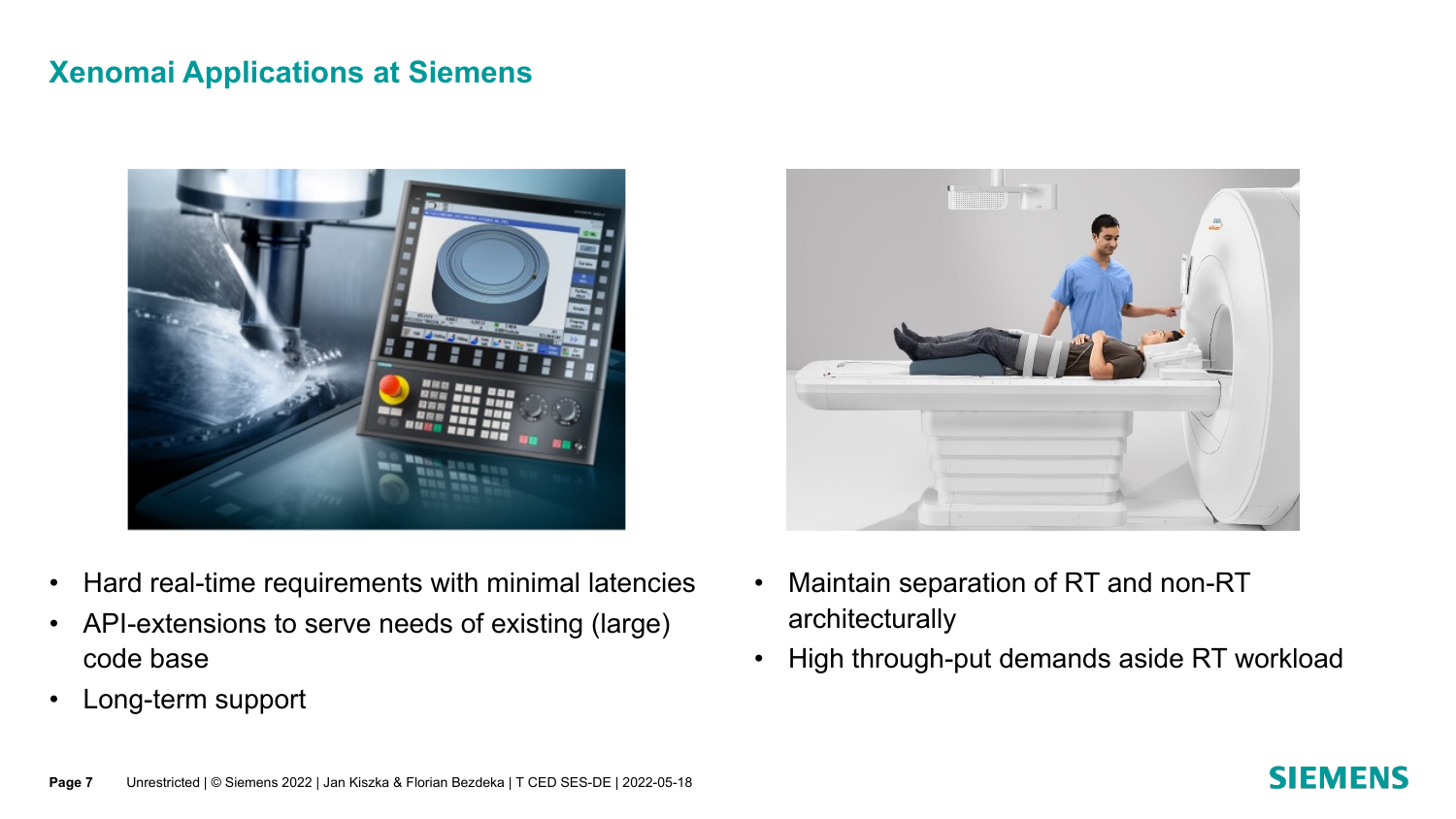#### **Siemens Taking the Lead**

- Xenomai's active community was never particularly large
- 2016: Key contributor passed away
- 2018: Maintainer announced to step back from daily business
	- Wanted to focus on next generation ("EVL" -> Xenomai 4)
	- As long-term contributor, Jan Kiszka and, thus, Siemens was asked to take over
- What to do?
	- Migrate products to PREEMPT-RT?
	- Take the lead and invest further?
- Affected business units decided to enable the latter
	- Jan becomes Xenomai maintainer in late 2018
	- 2-3 further Siemens Technology engineers working on upstream topics (part-time)
	- Siemens invests infrastructure and tries to grow the community
- 2020: Intel becomes new and important Xenomai contributor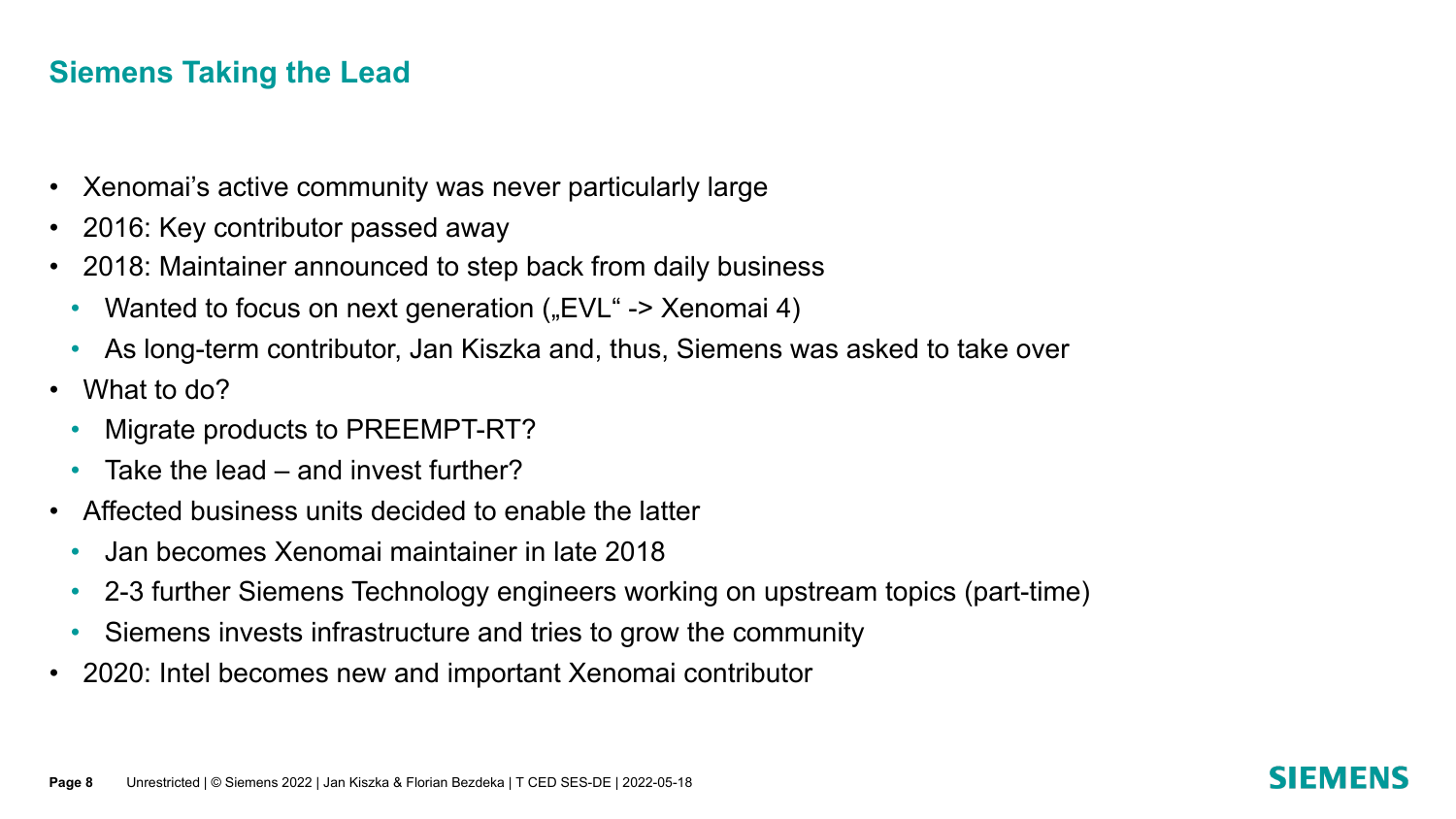#### **Xenomai Development Activities**

- Addressing the Y2038 problem in Xenomai
	- Y2038 problem in a nutshell: time\_t will overflow at Tuesday, 19 of January 2038, 3:14:07 UTC
	- Only compat applications (32 bit applications) are affected
	- Xenomai project still cares about 32 bit applications
- Linux: The Y2038 problem is addressed in Linux  $\ge$  = 5.10, glibc  $\ge$  = 2.34 required
- Current state
	- Kernel: Nearly all y2038 affected syscalls have a y2038 safe implementation now, test suite has been extended to test them
	- Kernel: Some more work around struct sched param necessary
	- User sapce: Tests with glibc  $\geq$  2.34 currently ongoing

```
struct timespec {
    time_t tv_sec;
    long tv_nsec;
};
```
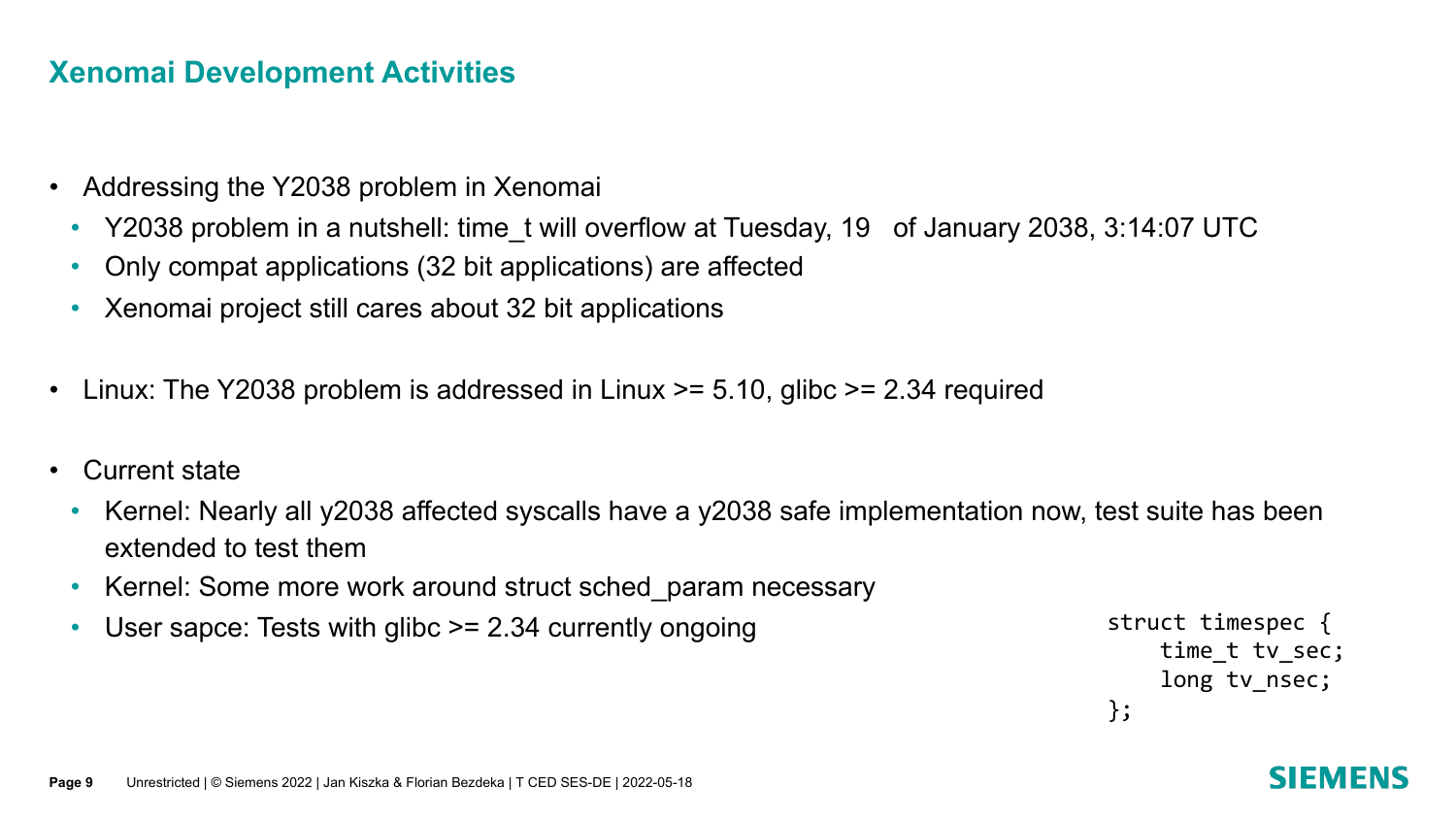#### **Xenomai CI Infrastructure**

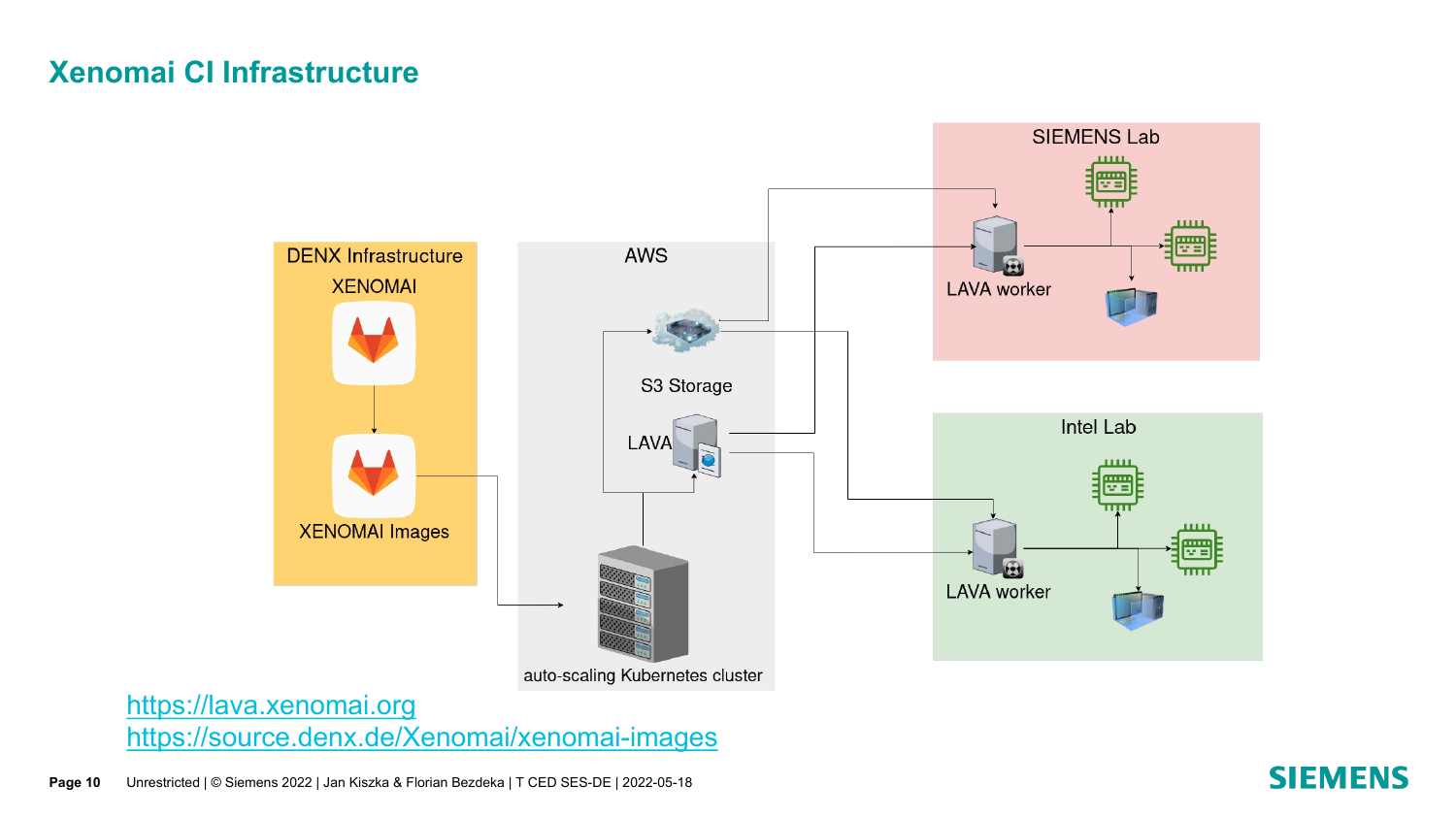#### **Xenomai Test Matrix for 3.2 stable**

 $\odot$  next

 $\odot$  stable/v3.0.x  $\odot$  stable/v3.1.x  $\odot$  stable/v3.2.x

- Architectures
	- x86\_64
	- ARM
	- ARM64
- Kernel versions
	- 4.19 (ipipe)
	- 5.4 (ipipe)
	- 5.10 (dovetail)
- Boards (SIEMENS Lab)
	- Beagle bone black (arm)
	- Hikey (arm64)
	- IPC 427E (x86\_64)
	- Virtual targets (x86\_64, arm, arm64)

| $\odot$ stable/v3.2.x<br>#11812 | <b>Build</b><br>$\overline{\phantom{a}}$ |                              | <b>Test</b>                                              |
|---------------------------------|------------------------------------------|------------------------------|----------------------------------------------------------|
| Child                           | $\left( \mathbf{v}\right)$               | build-4.19:beagle-bone-black | lava-test-4.19:beagle-bone-black<br>$(\checkmark)$       |
|                                 | $\blacktriangledown$                     | build-4.19:hikey             | lava-test-4.19:hikey<br>$(\checkmark)$                   |
|                                 | $\left( \mathbf{v}\right)$               | build-4.19:qemu-amd64        | lava-test-4.19:qemu-amd64<br>$(\checkmark)$              |
|                                 | $\left( \mathbf{v}\right)$               | build-4.19:qemu-arm64        | $(\checkmark)$<br>lava-test-4.19:qemu-arm64              |
|                                 | $(\checkmark)$                           | build-4.19:qemu-armhf        | lava-test-4.19:qemu-armhf<br>$(\checkmark)$              |
|                                 | $\left( \mathbf{v}\right)$               | build-4.19:x86-64-efi        | lava-test-4.19:x86-64-efi<br>$(\checkmark)$              |
|                                 | $\left( \mathbf{v}\right)$               | build-5.4:beagle-bone-black  | lava-test-5.4:beagle-bone-black<br>$(\checkmark)$        |
|                                 | $\left\vert \mathbf{v}\right\vert$       | build-5.4:hikey              | $\mathcal{L}$<br>lava-test-5.4:hikey                     |
|                                 | ᢦ                                        | build-5.4:qemu-amd64         | lava-test-5.4:qemu-amd64<br>$\sim$                       |
|                                 | $\left\vert \mathbf{v}\right\rangle$     | build-5.4:qemu-arm64         | lava-test-5.4:qemu-arm64<br>$\sim$                       |
|                                 | $\blacktriangledown$                     | build-5.4:qemu-armhf         | lava-test-5.4:qemu-armhf<br>$\left( \mathbf{v}\right)$   |
|                                 | $\left\vert \mathbf{v}\right\rangle$     | build-5.4:x86-64-efi         | lava-test-5.4:x86-64-efi<br>$\boldsymbol{\triangledown}$ |
|                                 | $\left( \mathbf{v}\right)$               | build-5.10:beagle-bone-black | lava-test-5.10:beagle-bone-black<br>$(\checkmark)$       |
|                                 | $\left( \mathbf{v}\right)$               | build-5.10:hikey             | lava-test-5.10:hikey<br>$(\checkmark)$                   |
|                                 | $\left( \mathbf{v}\right)$               | build-5.10:qemu-amd64        | lava-test-5.10:qemu-amd64<br>$\bullet$                   |
|                                 | $\left( \mathbf{v}\right)$               | build-5.10:gemu-arm64        | lava-test-5.10:qemu-arm64<br>$\sim$                      |
|                                 | $\left( \mathbf{v}\right)$               | build-5.10:qemu-armhf        | lava-test-5.10:qemu-armhf<br>$(\checkmark)$              |
|                                 | ✓                                        | build-5.10:x86-64-efi        | lava-test-5.10:x86-64-efi<br>$(\checkmark)$              |

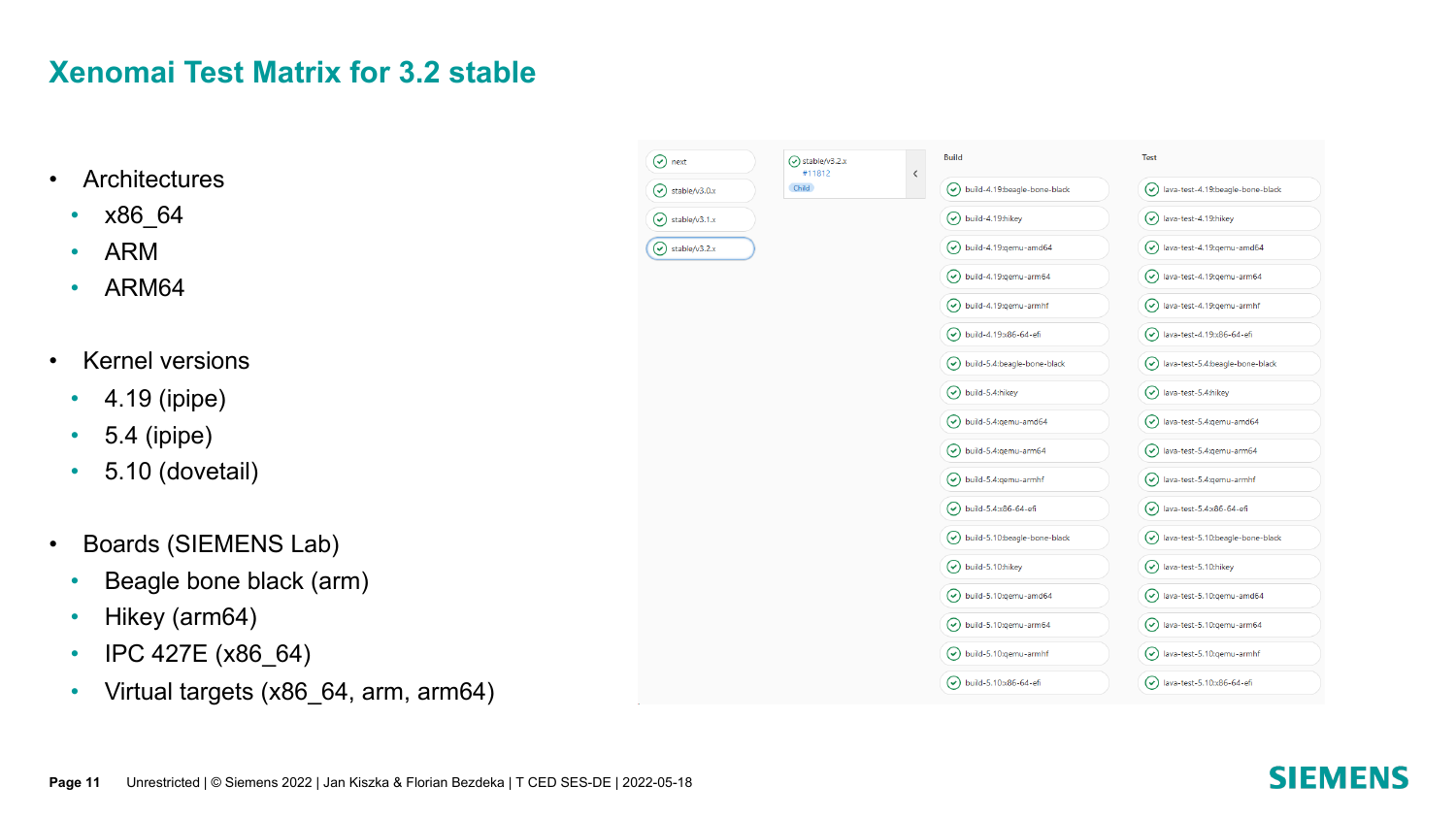#### **Building the Future – Xenomai 4**

- Use cases for co-kernels are expected to stay
- Xenomai's core is ageing
	- Limited SMP scalability
	- Several unmaintained RT drivers
	- Likely no longer relevant features
- Renovate again: EVL ("Even Less")
	- Fresh restart, no baggage
	- Focus on co-kernel
	- Maintain closer to kernel versions
- No new island without bridges
	- Dovetail patch already shared between Xenomai 3 and EVL/Xenomai 4
	- Common Xenomai Platform define shared APIs, tools etc.
	- Smooth migration from 3 to 4 is the goal

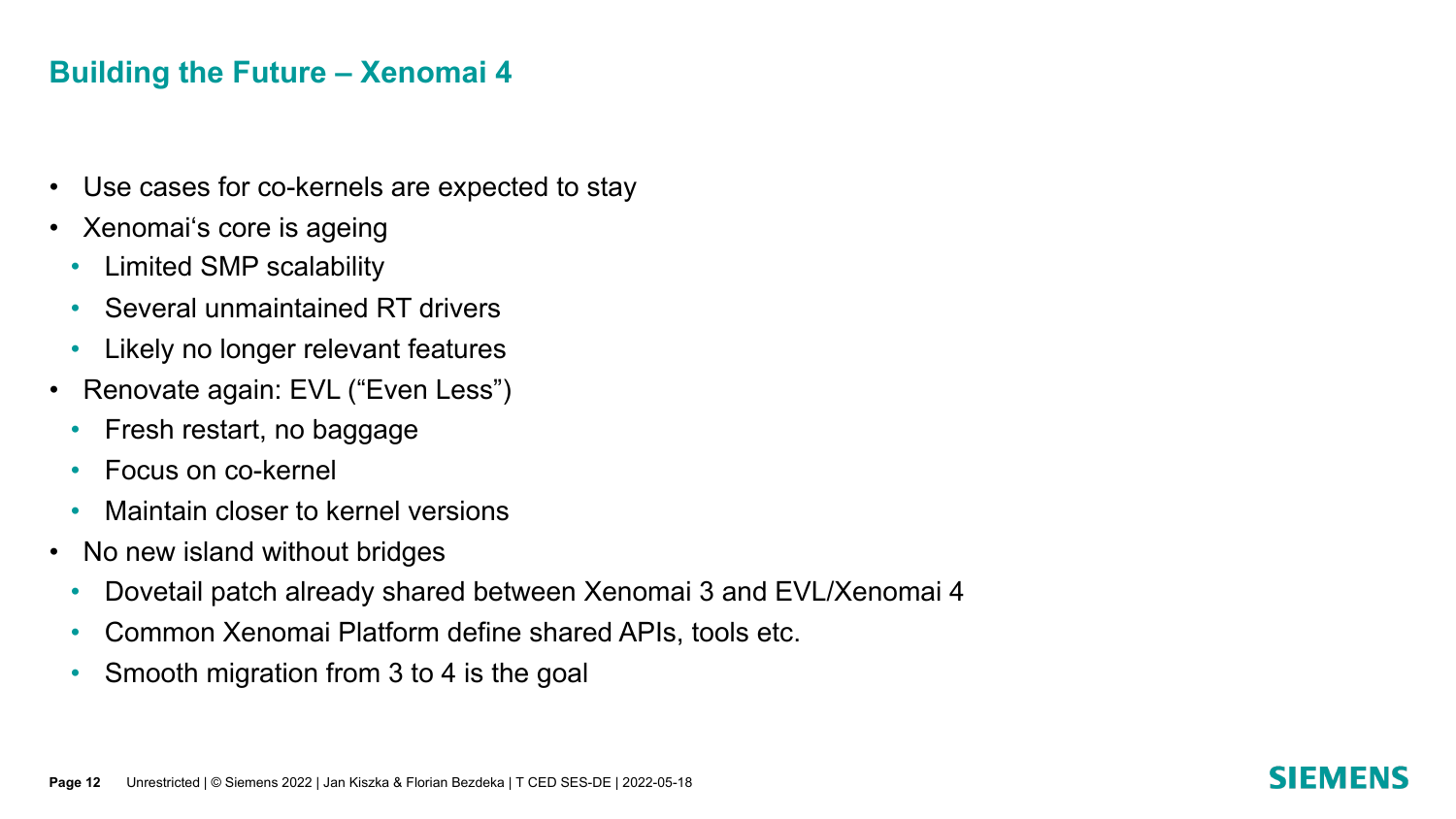### **PREEMPT\_RT @ SIEMENS**

Ongoing PREEMT\_RT related activities



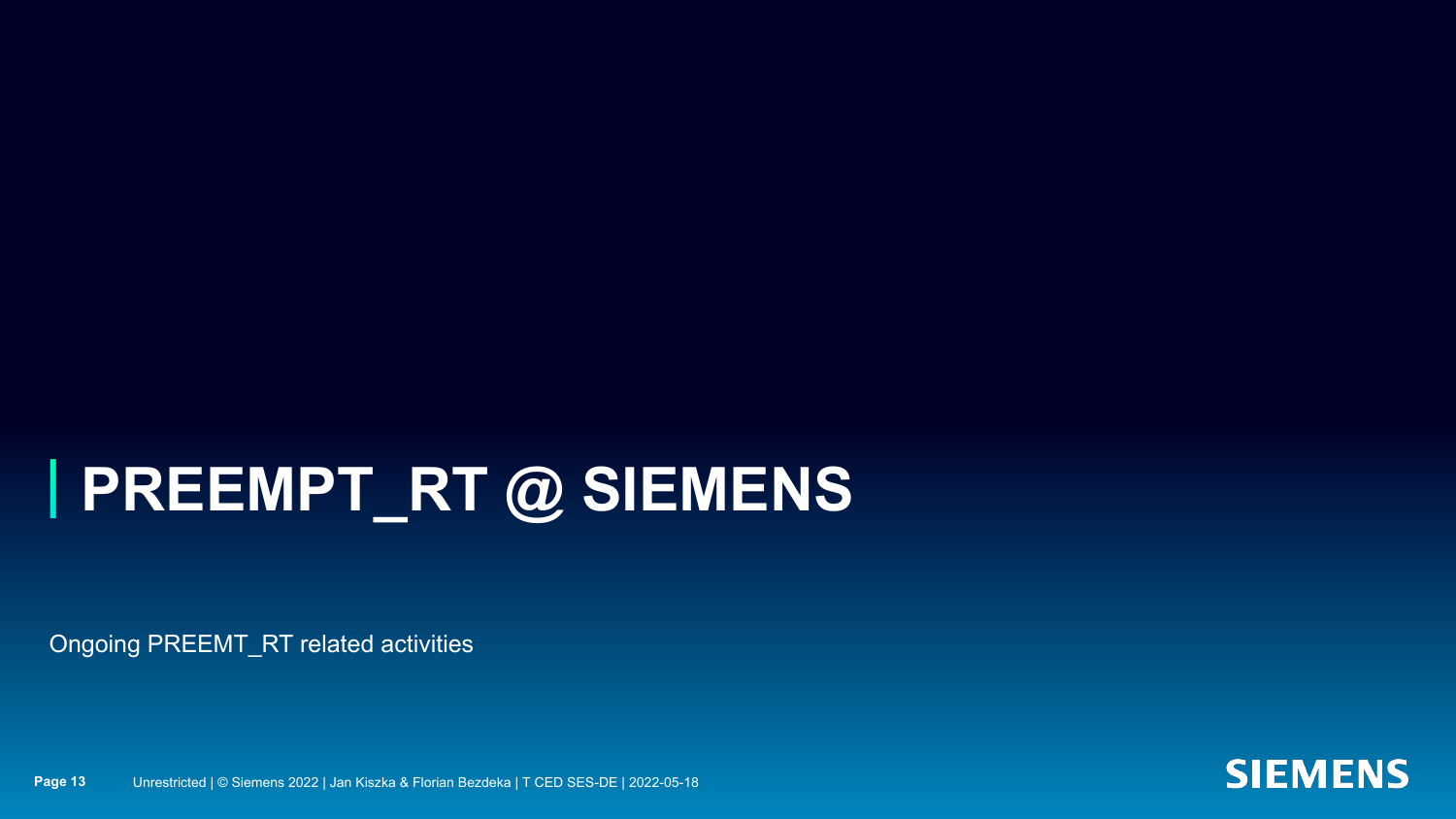#### **PREEMT\_RT – Preparing the next generation RT platform**

- Product line driving a new vision: Realtime enabled Linux platform
- Moving away from dedicated "RT only" systems
- Opening the system for third party integration
- RT applications shall also be delivered by external partners
- Which platform to use?

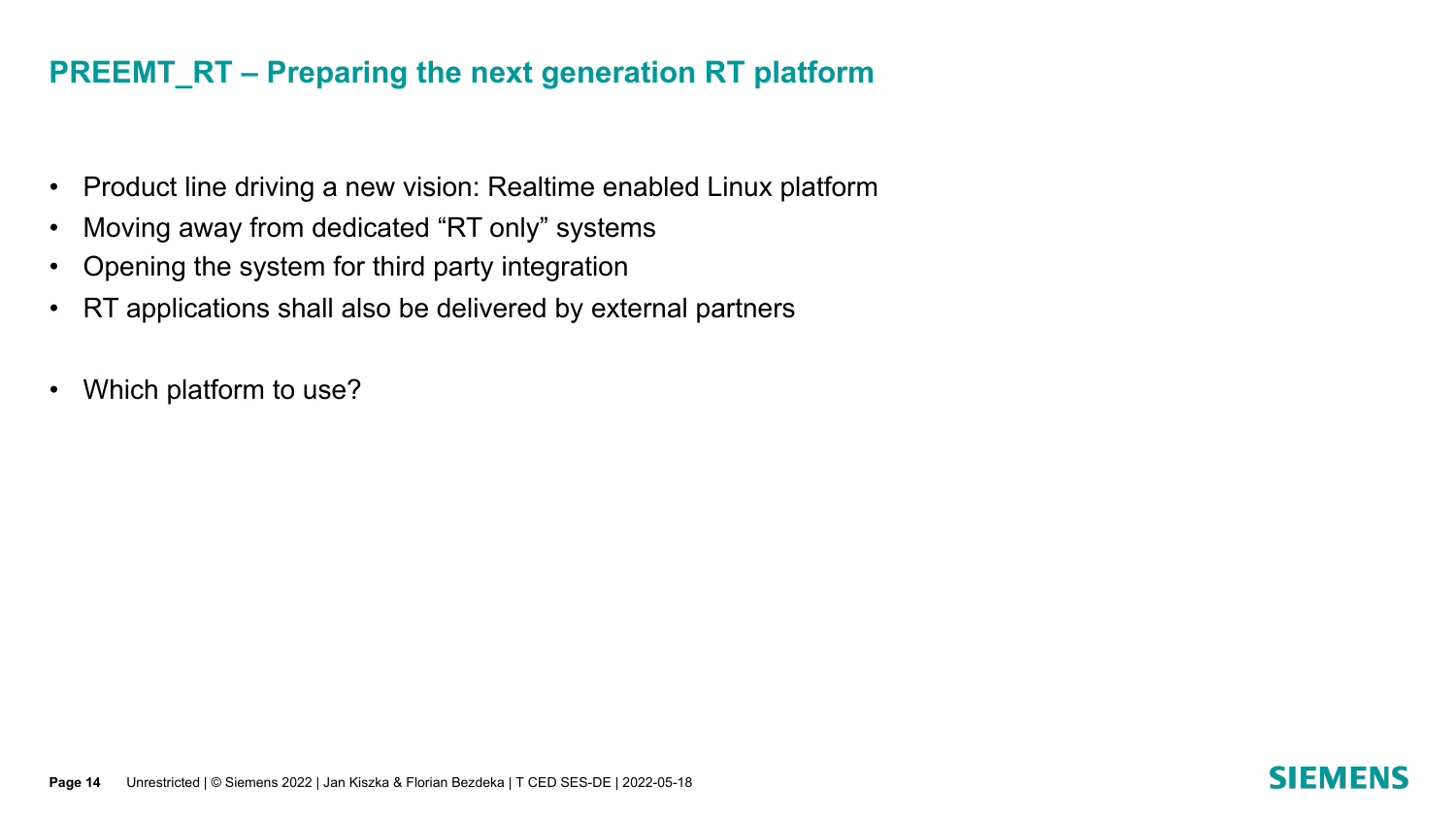#### **PREEMT\_RT vs. Xenomai – A low level comparison**



 $0.98$  max  $11$ cpul min 0 avg  $10<sup>7</sup>$ cpu2 min 0 avg  $0.01$  max  $6$ cpu3 min 0 avg  $0.12$  max  $7$  $10<sup>6</sup>$  $10<sup>5</sup>$  $10<sup>4</sup>$  $10<sup>3</sup>$  $10<sup>2</sup>$  $10^{1}$  $10^{0}$  ; 2 6 4 8 0 10

cpu0 min 0 avg

1.64 max 11

Values in µs CPU cores 2+3 were isolated, serving RT tasks only Hardware: SIEMENS IPC 427E

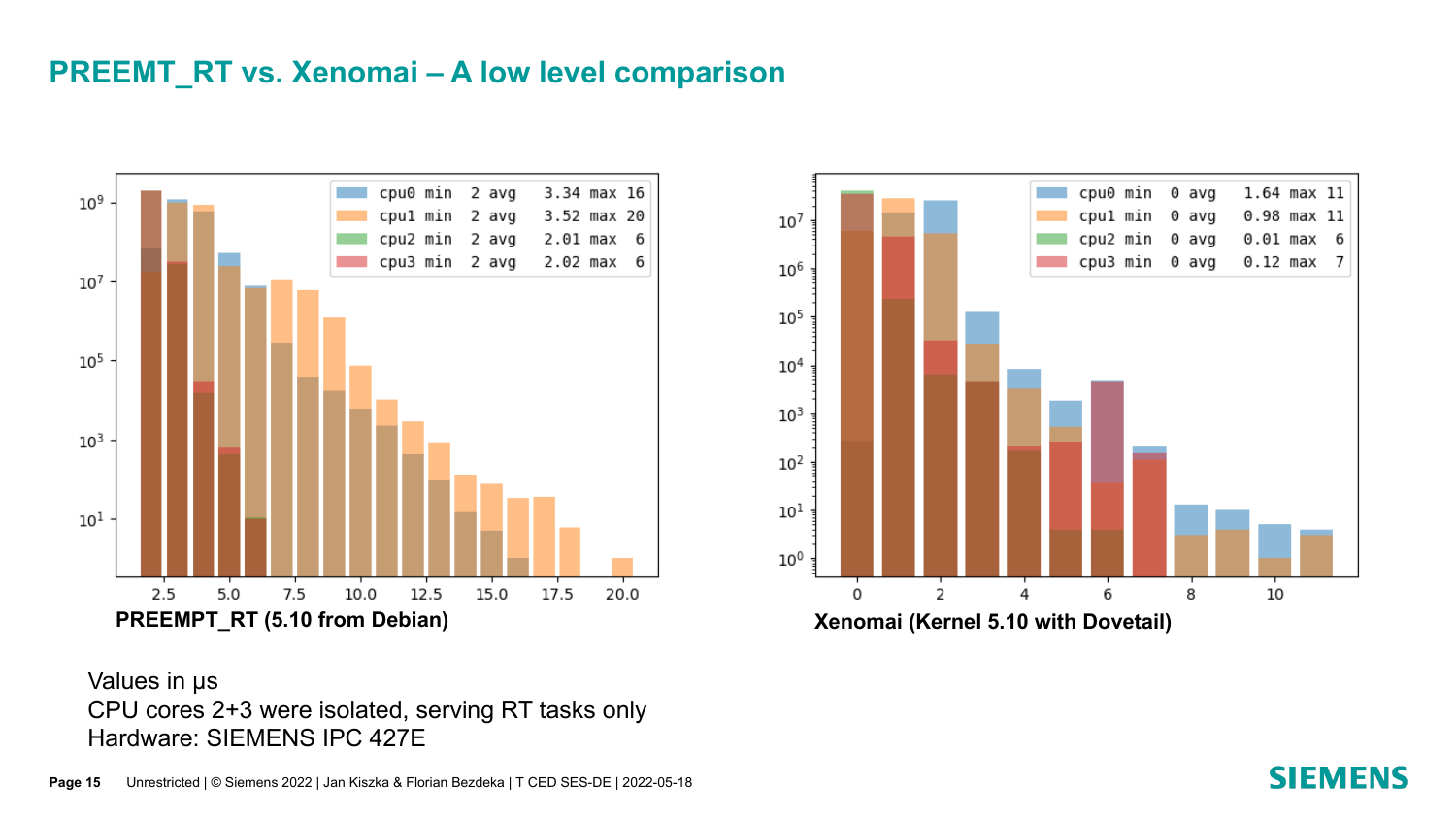#### **PREEMT\_RT – Challenging Topics**

- Resource management becomes a major topic
	- cgroups v2 for flexible resource management at runtime
	- Tuned profiles for optimizing RT capabilities (frequency scaling, cstates, pstates, ...)
- Combine RT with the further Linux features
	- eXpress data path (XDP), Time Sensitive Networking (TSN)
	- Container runtimes (docker, podman, OpenStack, …)
- System tuning
	- Validation of system configuration for best RT performance
	- Regression testing, following upstream releases as soon as possible
- Provide all that in an easy-to-re-use manner
	- ISAR based build process
	- Easy to use reference images

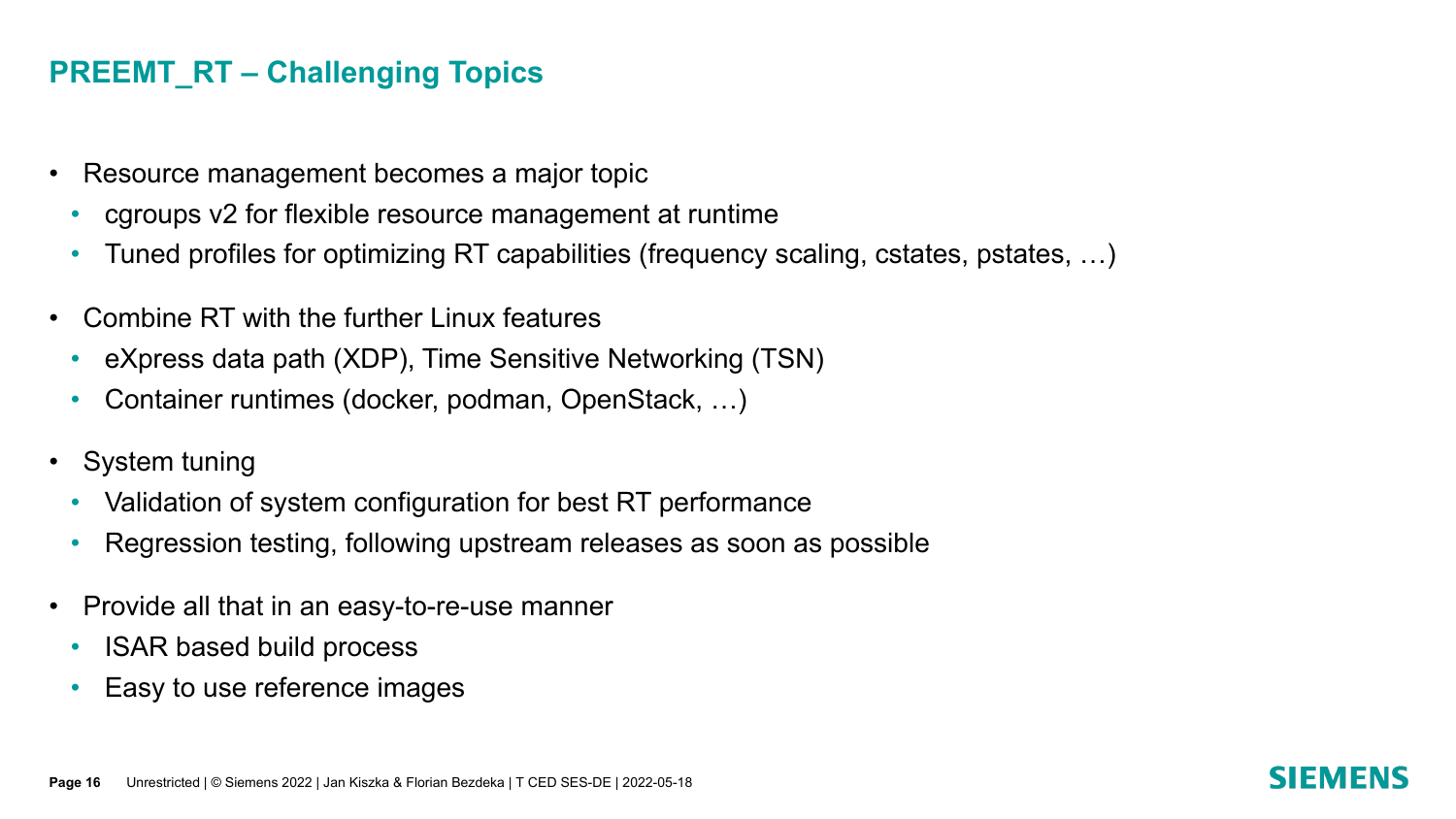#### **PREEMT\_RT – Public Contributions**

Public contributions to address our needs as early as possible

- PREEMPT RT
	- [Regression reporting](https://wiki.linuxfoundation.org/realtime/start)
	- [Debugging](https://www.cip-project.org/)
	- tuned improvements
	- Financial support (Premier level)
- Civil Infrastructure Platform (CIP)
	- SLTS (Super Long Term Support) kernel maintenance
	- Financial Support (Platinum level)

https://wiki.linuxfoundation.org/realtime/start https://www.cip-project.org/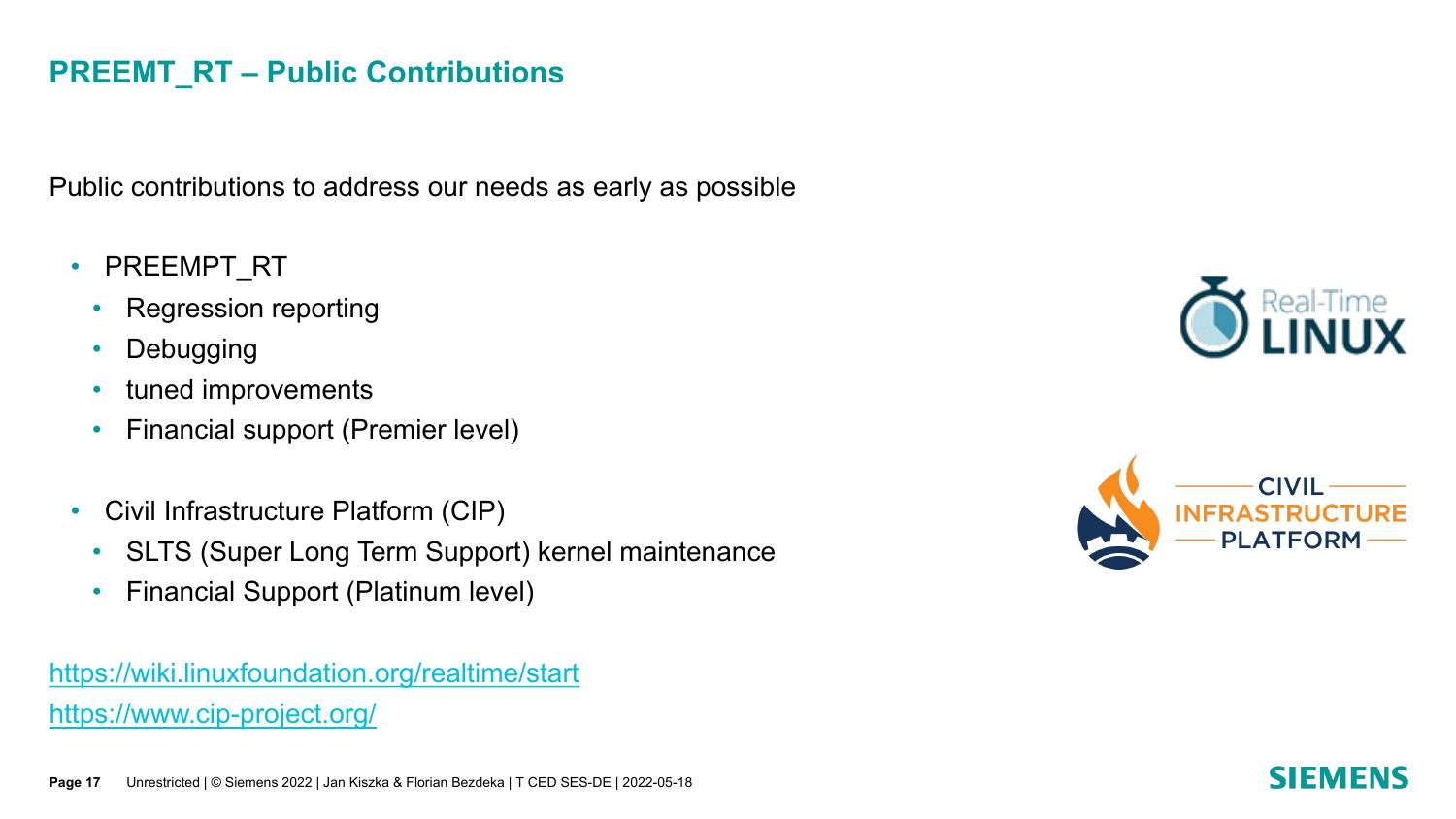#### **Summary**

#### **No "one size fits it all"**

- PREEMPT-RT for common RT use cases
- Xenomai for harder separation and special needs

#### **Siemens is committed to both**

- Maintaining and evolving Xenomai
- Sponsoring PREEMPT-RT
- Contributing requirements and code
- Share know-how, tools, tests between both